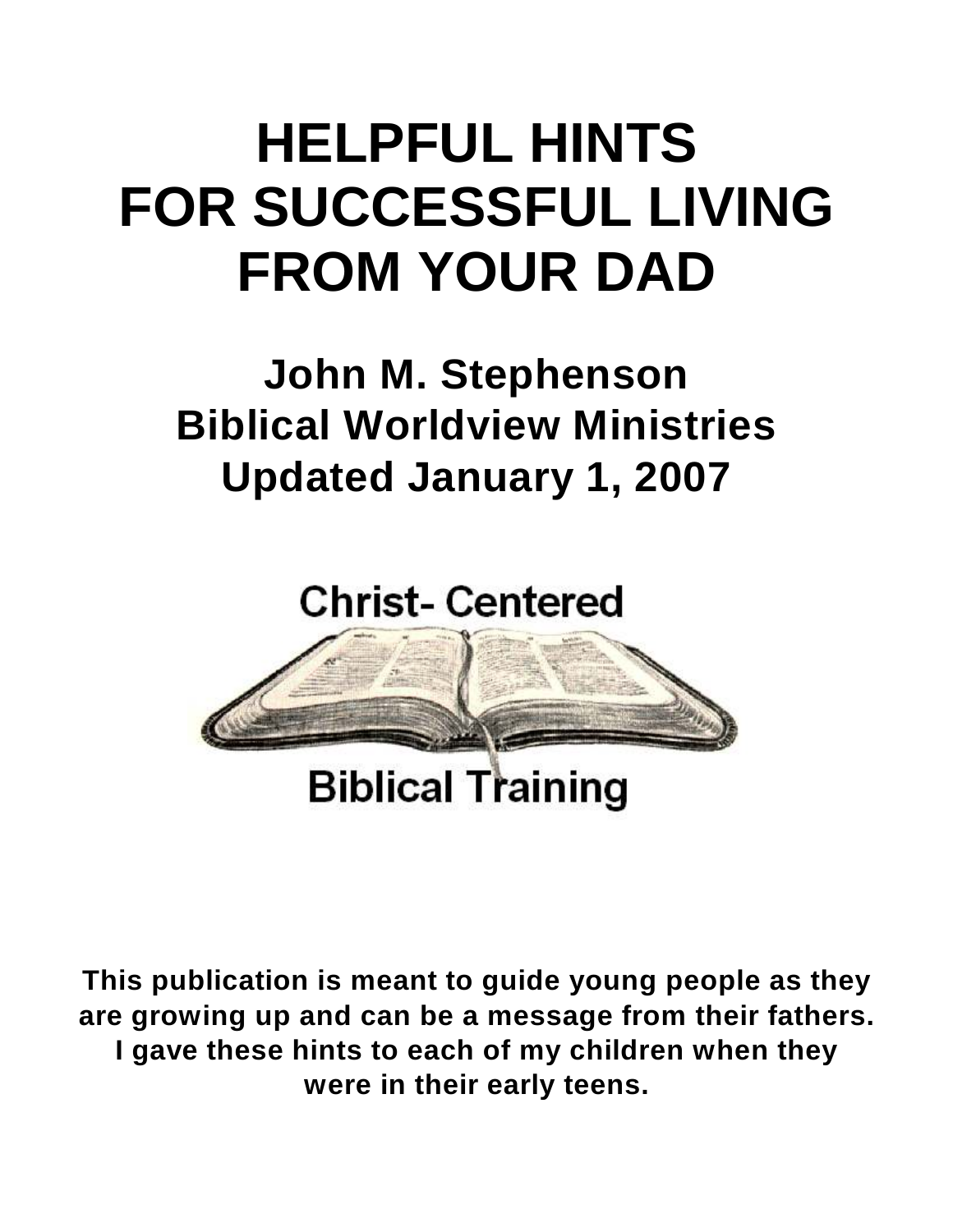#### **HELPFUL HINTS FOR SUCCESSFUL LIVING FROM YOUR DAD John Stephenson Biblical Worldview Ministries**

[jstephenson@biblicalworldviewministries.com](mailto:jstephenson@biblicalworldviewministries.com)

#### **Updated January 1, 2007**

#### **1. Stay Close to the Lord Our God**

(This keeps you pure, joyful and happy, gives you hope and purpose for life, it provides a place to stand where you can walk upright.)

- always obey the truth you know
- read the New Testament regularly with Proverbs (about 3-5 pages per day)
- pray at least twice daily
- love God with your total being
- learn and memorize the promises and use them
- admit you need help for life, ask God and parents to help you
- regularly share your faith with others as God leads
- be involved in the activities of the church
- attend church regularly
- believe that all things are possible with God
- continually build up treasures in heaven
- accept yourself the way God made you and look for the plan He has for your life
- reverence God; believe He is sovereign and working all things for good in your life
- believe by faith that you are now closely coupled to God so that you are doing what He is doing and what He wants you to do
- trust in God for all things & particularly for direction in life
- believe that God is in control of all circumstances in your life and that He is working all things together for good
- have your total life centered in God and His work so that your very purpose for living is for Him, His Word, His Person, and His work
- have more concern of what God thinks of your actions and thoughts, than what people think
- think in terms of the Scriptures for every aspect of life
- think God's thoughts, remember His ways and thoughts are different from ours
- continuously obey the leading of the Holy Spirit and respond in action using the truth of the Bible

## **2. Believe in God, Christ and the Word of God at All Costs All Through Life**

**(**God is the only one who can make us successful and His truth is the only way we can have a successful future, on earth and in heaven.)

- hang on to God, Christ and the Bible at all costs for they are the only source of truth and eternal life
- hang on to God even though life gets tough and cruel
- let God plan your life
- believe that God is taking care of you and planning your life -place yourself totally under God's authority
- never, never forsake God, Christ, or the Word of God, regardless of circumstances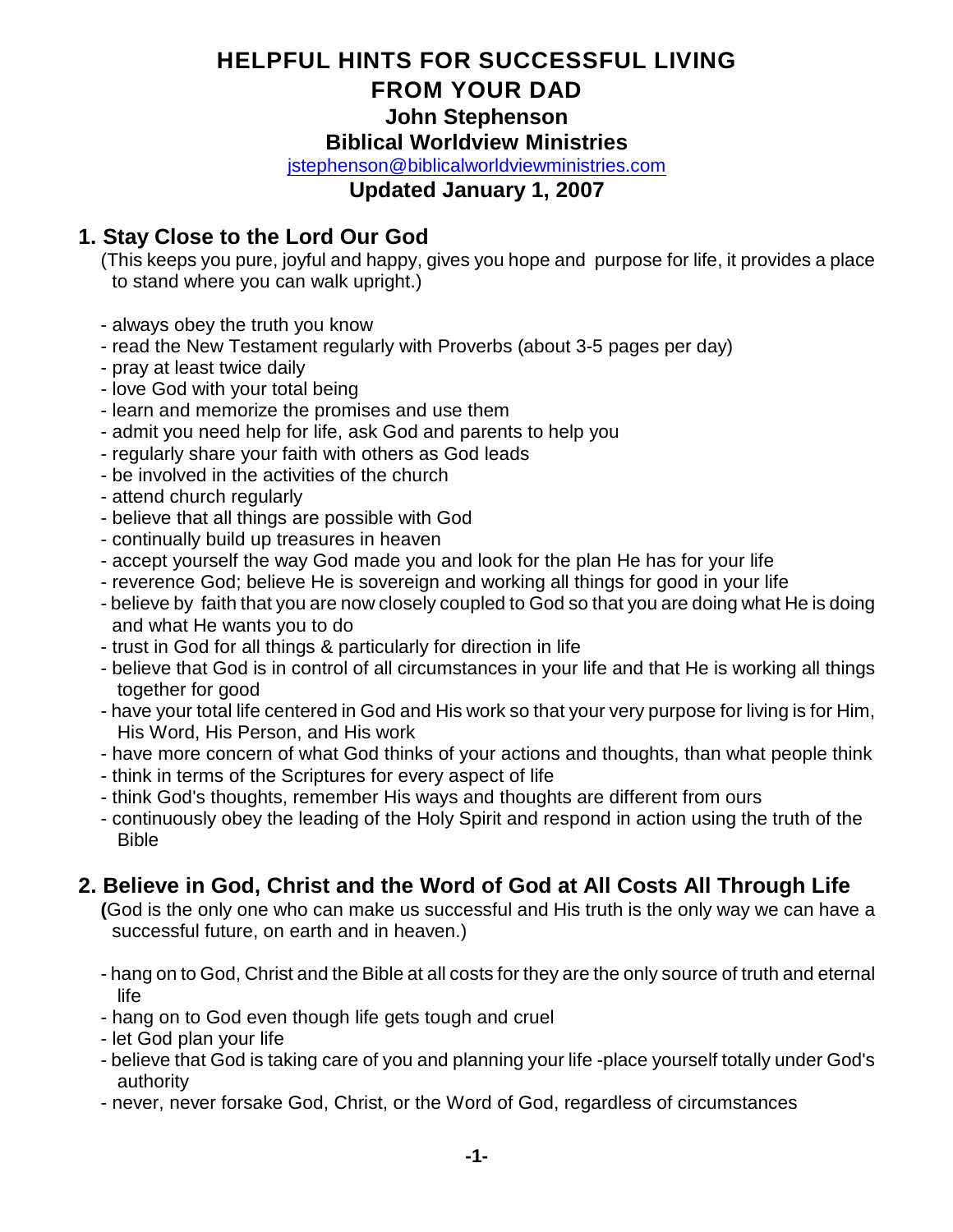## **3. Stay in Fellowship with All People as Far as it Depends on You**

(This is the only way you can feel right - people will avoid you if you don't remain in fellowship.)

- right wrong relationships as soon as possible
- always stay in fellowship with those in authority over you God, Christ, parents, husband, teachers, bosses, etc.
- stay in fellowship with subordinates and equals wife, children, friends, and relatives
- stay in fellowship by doing things with God and people
- ask forgiveness of any one you have offended
- do everything you can to stay in fellowship
- be sure to remain in obedience to God so others cannot point their finger at you
- always square away differences between you and others, as far as it depends upon you
- always talk things out
- don't let things go on when they are not right -continually forgive others; 70 x 7 if necessary and don't take revenge, let the authorities do that, God, parents, government, etc.(When you don't forgive, it eats at your heart and conscience and you can become negative, bitter, critical and withdrawn.)
- always maintain a clear conscience

# **4. Be Grateful and Thankful for Things You Have (Even Though You May Not Have Everything You Need and Want)**

(Being grateful makes you humble and with a good spirit.)

- be thankful for family, God and His truth, things that God and parents are doing for you (even though you might not be aware of what they are doing)
- thank God for everything later when you see what God is doing you will be thankful
- always live with a grateful spirit

## **5. Build up Trust Through Loyalty and Obedience**

(People will not like you nor give you responsibility if you can't be trusted.)

- always do what you know others and those of authority would like or would expect you to do
- never cheat, lie, steal, or slander
- always carry-out your responsibilities home, school, church, job, as an officer, organization attendant
- not carrying out your responsibilities can produce mental illness and sickness laziness

#### **6. Remember, If You Want People to Love You, You must Love Them First - It Doesn't Work the Other Way Around**

(Love is what we all want and it is built upon love shown by us - it acts in mercy and grace.)

- in groups of people, go up to people and meet them and be friendly don't expect them to come to you - they probably won't -show grace and mercy toward people
- show tolerance toward people give them allowance to make a few mistakes without jumping on them - people aren't perfect, don't expect them to be - such as parents, husband, wife, children, friends, etc.
- learn to be humble and don't let pride or selfishness from showing your love to those who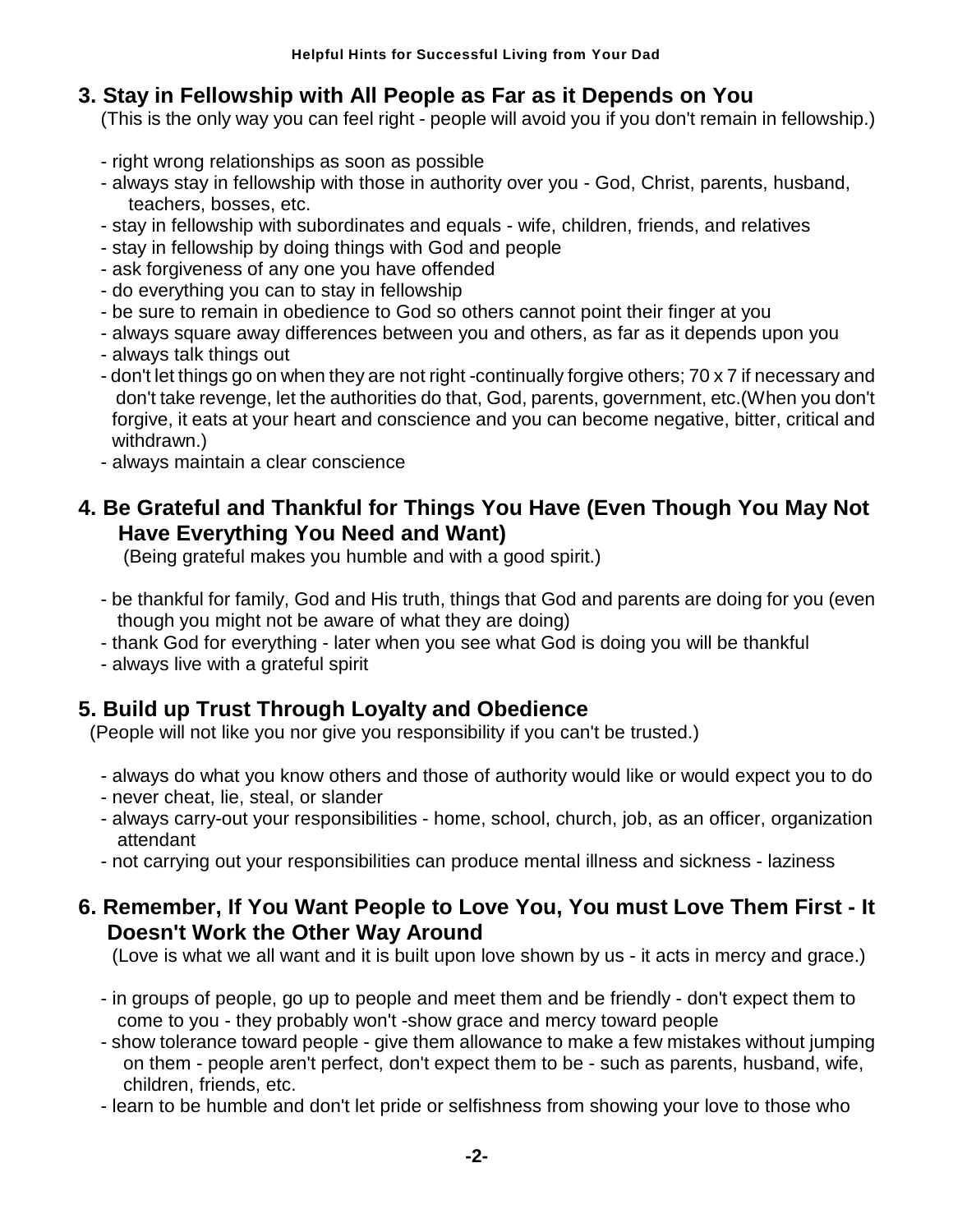should and do mean the most to you

## **7. Always Obey and Please Those in Authority over You and Willingly**

(Obeying authorities keeps us from sinning and it is God's way to teach, protect and use us, and it allows us to learn much more and faster; it is the only way we can be successful and have a fulfilled and happy life. God wants us to obey all authority. But obeying Him is priority over obeying others if they want us to disobey God's Word, particularly in serious matters.)

- obey God, Christ, Bible, Parents, husbands, teachers, governments, and bosses
- do everything they ask you and try to please them in all things
- live everywhere under authority -in life circumstances, think in terms of obedience to authority, rather than in rationalism or deciding right and wrong, except when it causes us to disobey God
- your life always changes for the better when you place yourself under authority
- have a reverent spirit
- discern what God and parents want you to do, then go and do it -always maintain a clear conscience

# **8. Yield All Your Rights to God and Those in Authority over You**

(Giving of your rights or not insisting upon them in order to make others happy and successful particularly for the sake of Christ and the Gospel is the secret to happiness and successful living; it makes people like you and gives you a purpose for life.)

- yielding your rights means not to insist on your own way to authorities and to equals; it means to help others get what they want and need at the expense of your time and perhaps desires, if necessary
- to yield rights, means to present yourself in-total to the authorities over you to do what they want wherever you are - these authorities include God, parents, teachers, government, etc.
- in terms of Christ, it means to live your life for the sake of Christ, the Gospel, and the Word of God
- it means to live your life as a love servant to help others be successful in life, particularly with God and Christ, You may need to give up what you may want to do to accomplish this. Live your life therefore to build up treasures in heaven

# **9. Give Authorities over You and Your Friends the Privilege to Make a Few Mistakes Without Your Open Reproof of Them or Being Critical of Them**

(It is important to maintain friendships and fellowships. No one is perfect, so don't expect them to be. Remember attitudes are most important - look to the attitude of people.)

- allow people to make mistakes without your jumping all over them have tolerance for people
- rather than criticize, find positive solutions to situations
- build relationships don't tear them down, or destroy them because those dearest to you make a few mistakes or act imperfectly according to your thinking
- have a quiet spirit particularly wives for husbands, children for parents, employees for bosses, etc.

## **10. Always Act in Positive Ways Toward People and in Situations**

(People like to be around positive people and they will avoid you if you are negative and constantly critical.)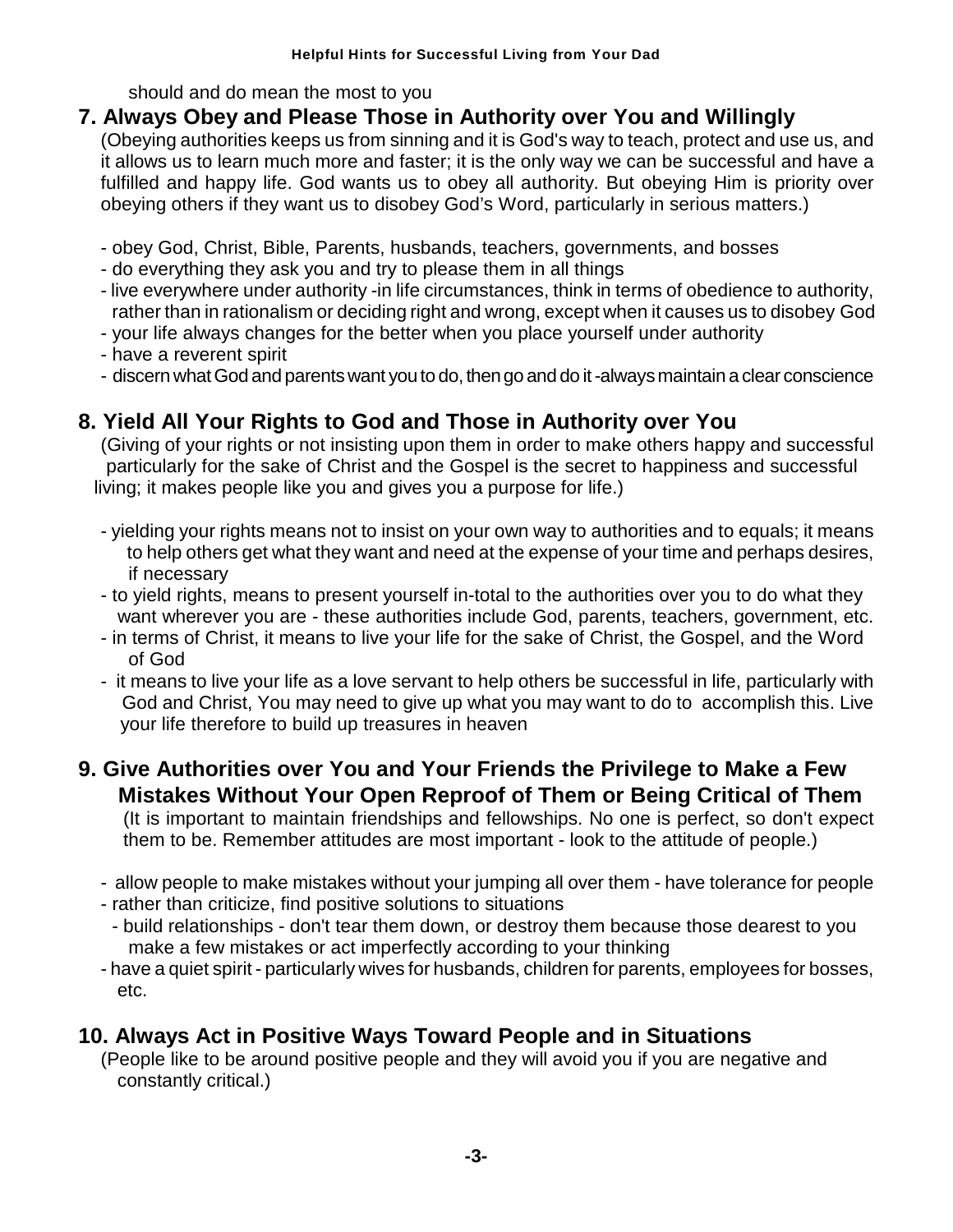- select words and expressions to speak positively
- avoid criticizing others whenever possible (sometimes in serious matters it may be necessary)
- avoid cutting people down or acting negative
- be polite and courteous to all people at all times whether you like them or not
- avoid acting in arrogance, with pride, grumbling or in unbecoming manner
- rather than complain, offer positive suggestions and alternatives avoid criticizing unless the matters are most serious, can offer alternative and positive suggestions

# **11. Have and Maintain High Standards**

(This makes you feel good inside and like yourself - it makes you feel like your walking up-right.)

- avoid slang and foul language
- use good English, not coarse language
- have high integrity, be honest and tell truth
- don't smoke, and don't drink alcoholic beverages (limited red wine may be okay when older)
- select friends, boy friends, girl friends, who also keep high standards
- only date Christians
- use Bible for all standards of life and conduct
- don't marry anyone less than you really want; let God select your partner

# **12. Continuously Build-up Good Qualities in Your Life - Avoid Bad Qualities**

(Good qualities show good character - people like to be around people of good character.)

| - love<br>- loyalty<br>- trustworthy<br>- alertness<br>- self-control | - discretion<br>- faith<br>- helpfulness<br>- patience<br>- humble | - dependability<br>- joyful<br>- responsibility<br>- truthful<br>- determination | - gentleness<br>- tolerance<br>- gratefulness<br>- virtue<br>- thriftiness - |  |  |
|-----------------------------------------------------------------------|--------------------------------------------------------------------|----------------------------------------------------------------------------------|------------------------------------------------------------------------------|--|--|
| - kindness                                                            | - hope                                                             | - endurance                                                                      |                                                                              |  |  |
| - flexibility                                                         | - purity                                                           | - punctuality                                                                    |                                                                              |  |  |

#### **Build up These Qualities**

#### **13. Always Have Definite Positive Goals Set Before You, and Work Toward Them**

(You are happiest when you are working toward something, or trying to accomplish something. Without definite goals, life loses its meaning and your life tends to drift without your being anything worth while. Without goals, life can slip you by, and you'll be nothing and have nothing.)

- establish definite goals for each part of your life and keep them constantly before you, review and up-date them often

| - walking with God; - work of God            | - school work/education          |
|----------------------------------------------|----------------------------------|
| - Bible Study; become proficient in the Word | - hobby                          |
| - family relationships                       | - exercise and sports            |
| - job/avocation                              | - selecting a date and/or spouse |

#### **Set Goals in These Areas**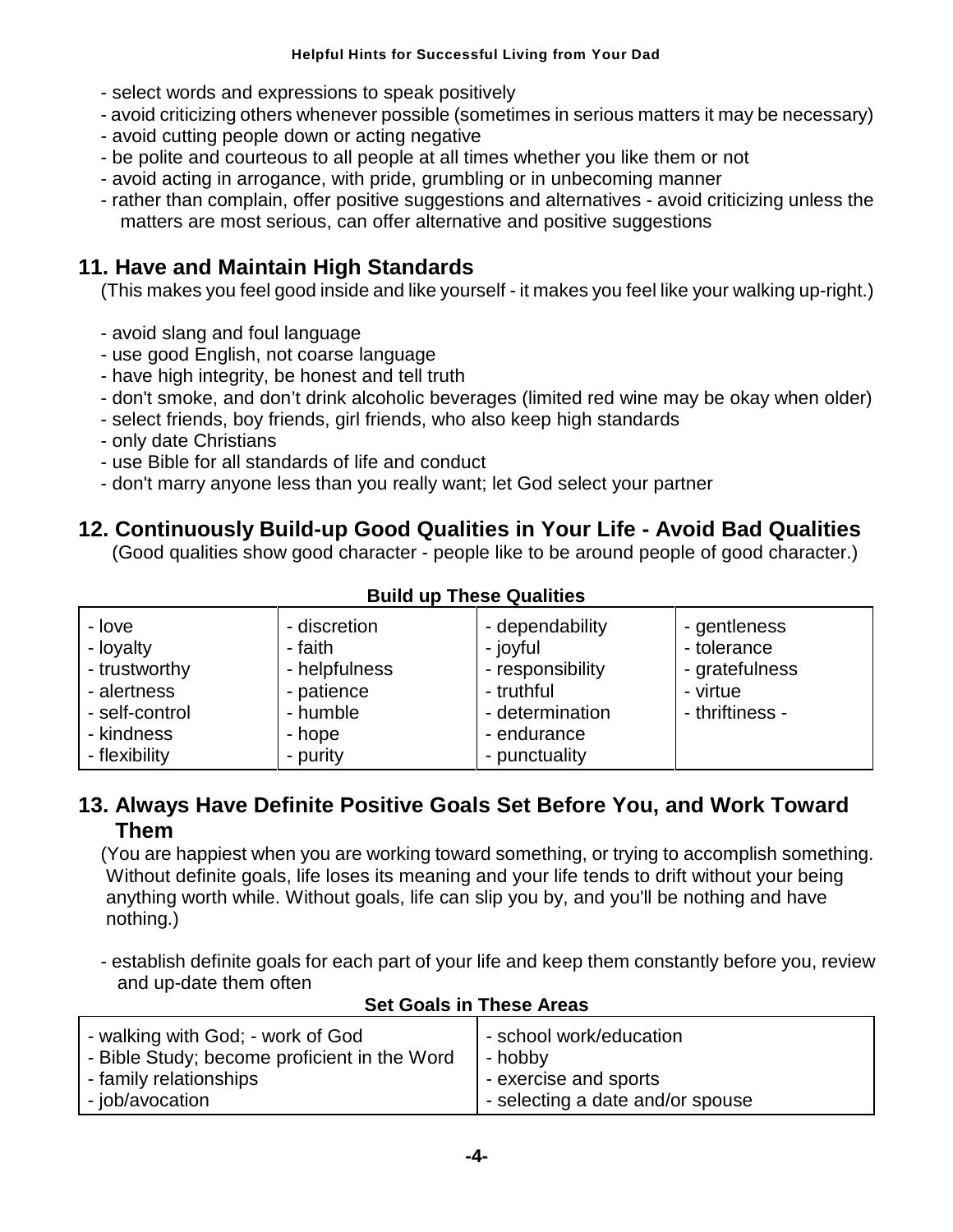# **14. Select One or Two Things to Be Very Good at or Very Proficient In; But Choose Those That Build Around God, His Word, and the Christian Life**

(People like to be around people of exceptional talent and capability.)

| <b>Examples</b>      |                                         |  |  |
|----------------------|-----------------------------------------|--|--|
| - singing            | - teaching Bible                        |  |  |
| - work of God        | - family                                |  |  |
| - musical instrument | - working with kids                     |  |  |
| - flying             | - walking with God                      |  |  |
| - sports             | - become expert in Bible and God's ways |  |  |

To keep up and be good, one must regularly practice or be constantly involved using the talent.

#### **15. Recognize That Trials, Problems and Testings in Life, Are Used by God to Train You and Make You Mature**

(This is the "only" way we can grow and mature - there is no other way -so don't knock it or walk away from it.)

- treat irritations, trials, and testings, that God is using them to give us new and more mature spiritual qualities. Be alert with faith to use God's truth in our life situations and look for what God is trying to teach us or train us for. God puts us in particular families to help train us for his purposes - so understand this and don't knock it.
- don't turn away from God, because you think God has abandoned you because of testings and trials. Just the opposite is true, he brings you trials because He loves you.
- look for what God wants to create in you due to irritations in life.

#### **16. Remember When We Violate God's Principles and Truth (Bible), That Life Will Reproof Us and Pay Us Back, and We Will Suffer Because of It.**

 (When we find problems (spiritual) in our life it is because we have disobeyed God and His spiritual laws reprove us, just like the law of gravity would do if we should jump off a cliff.)

- when we do not forgive we can become bitter
- when we don't trust God to care for us we worry
- when we don't believe God is planning our lives for us when get into difficulty, we become discouraged
- when we live immorally, we shut the good things out of our lives
- when we don't live for others, we become self-centered
- when we don't carry out our responsibilities, we withdraw from people and they from us
- if we become centered in worldly things we miss God's plan for our lives
- when we don't do things God's way and trust him, we build up negative qualities in our lives

## **17. Keep Your Body in Good Physical Condition So Far as it Depends on You**

(When your body is kept well exercised and in good shape, you feel much better and you want to do more things - you also look better.)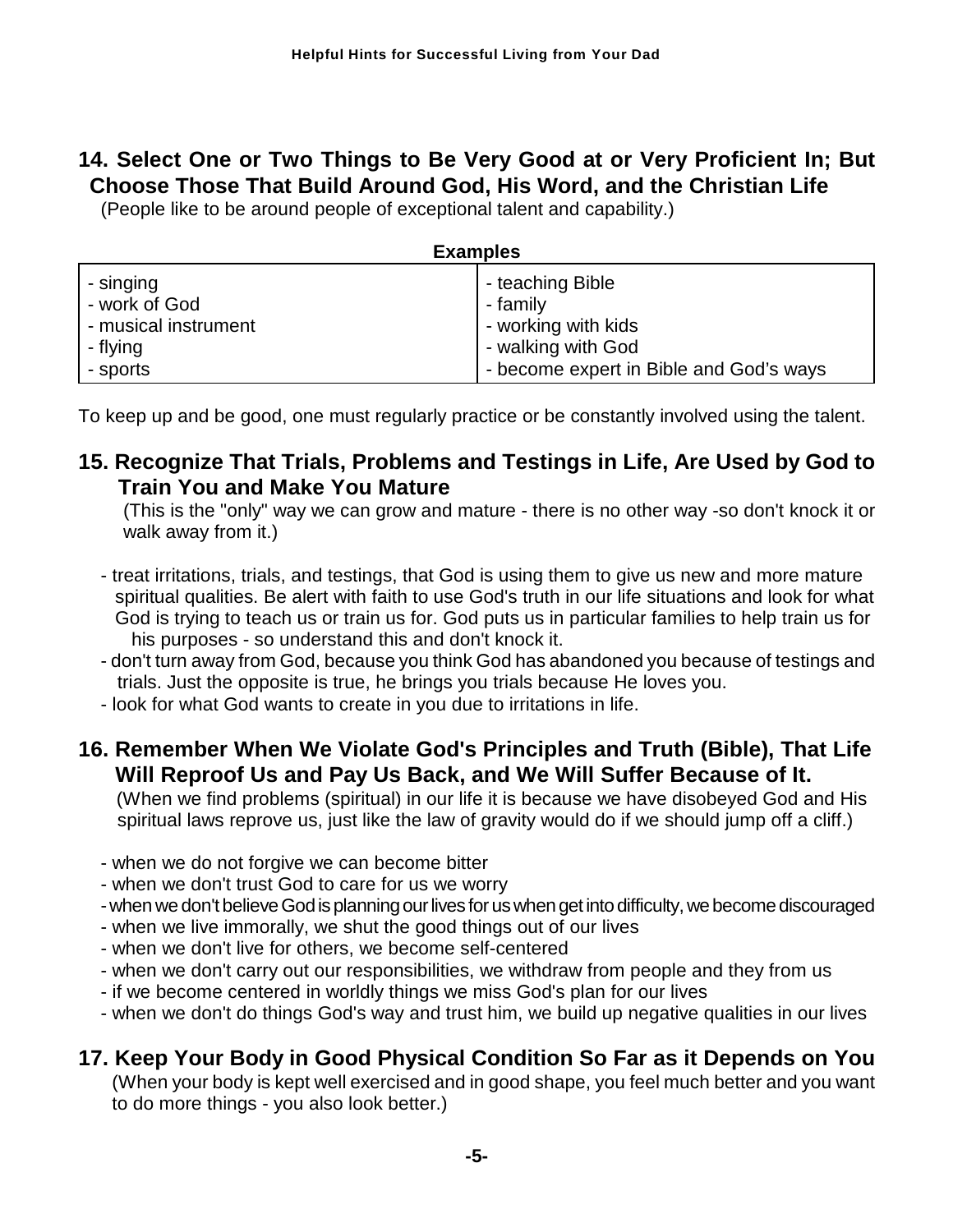- exercise regularly

- it is a good idea to get involved in a sport that you participate in weekly

#### **examples**

| - handball | - tennis                  | - swimming     |
|------------|---------------------------|----------------|
| - jogging  | - calisthenics: work outs | - much walking |

#### **18. Be Involved in Activities Where Friends Can Be Met and Fellowshipped With**

(You need to do things with people to build friendships and you must go where they are to meet them. Everyone needs friends to be happy.)

- join young peoples groups at church
- sporting activities

- choose friends who are Christians and who want to go with God. Do not choose friends of the world - they will want to take you away from God. You should build your life around Christ. Unchristian friends want to build their life around the world, - singing groups

#### **19. Live Your Life to Help Make Others Successful, Particularly With God**

(Life brings its greatest fulfillments when we can make others successful and help them get ahead, particularly with God and Christ. This allows us to build up treasures in heaven.)

- at church, be more concerned about making others successful than what you are doing for yourself or in what you are participating
- at your job or secular work, do not expect fulfillment from the job itself, but only as you fill the needs of other people around you, and make your boss, project, and customer successful
- have the servants spirit that is the opposite of a self-centered life. do things for others to make them successful - this is the attitude of the missionary and those who are involved in the work of God
- find the work that God has planned for you and do it.
- do things for others without the need of them doing things for you
- get excited about helping others become successful with God
- treat others as more important than yourself -doing things for others, even at the expense of doing things for yourself and your pleasures, builds up love between people -avoid acting selfishly

## **20. Do Not Dissipate Your Life in Sin or Worldly Activities (Don't Hang on to the World)**

(When you continue in sin (that is disobedient to God, parents, and authorities over you) and involve yourself in worldly activities - you forfeit your chances to build up reward and treasures in heaven and it does not allow you to fulfill your life now on the earth - and it brings many reproofs for breaking God's spiritual laws. One day you will wake up and find your life was wasted, --you, generally, can't start over!)

- if you live your life for earthly value you will lose it so don't hang on to earthly values
- don't spend great amounts of time on worldly activities movies, TV, computer games, ipods, etc. these are designed to use your time and keep you away from great accomplishment and finding a life with God. You can enjoy such as the ballet, fine arts, and occasional organized sports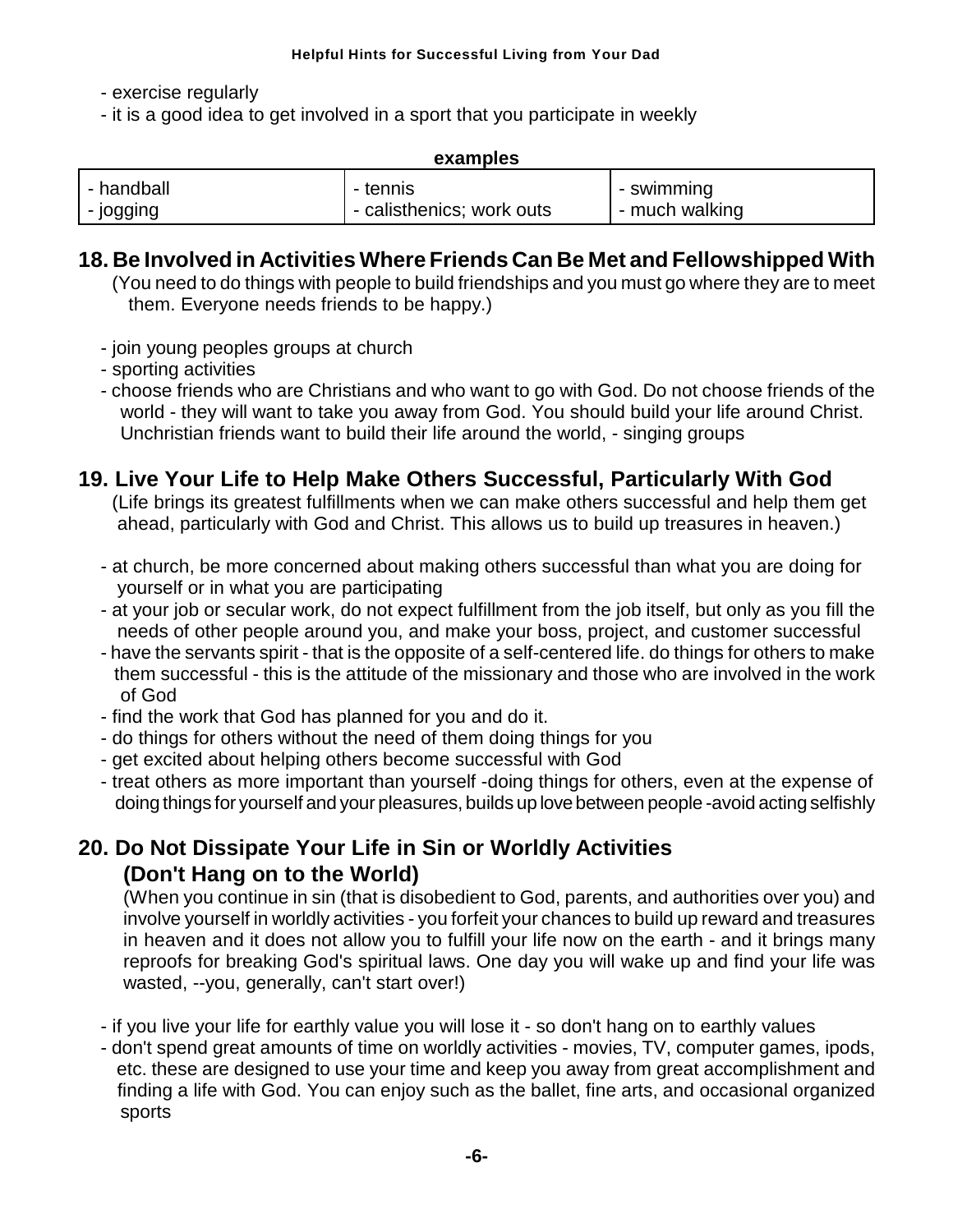- don't live immorally mentally or physically
- don't read dirty books or tell dirty jokes
- keep away from pornography
- keep away from all forms of illicit sex (physical) activities
- If you live in sexual sin, this leads a life pathway to greater sin and forgetting about God it is devastating to life, and God cannot use us effectively
- center your life in the wholesome things and things of God
- always choose the best from the good never what is wrong or bad -separate from all forms of evil and fill your life with positive things and things of God

# **21. Never Borrow Money for Any Reason If it Is Possible**

- (When you borrow money, it puts pressure on your life and you lose freedom, those who are your debtors can control or greatly influence your life.)
- always save 10 percent or more of your income and invest it where it can grow or gain interest
- saving money to spend tomorrow is not real savings, it is only postponed expenditures
- save 10 percent that you don't plan to spend for any reason
- always give 10 or more percent of your gross income to God. God greatly blesses you on your proper frame of mind toward him (if you don't give 10 percent, you will probably pay it anyway through bills and repairs, etc.)
- never sign a note to be responsible for another's debt -try not to borrow money for vacations or things that can depreciate - cars, boats, etc. Better to buy used cars, boats, etc.
- always be a good steward to God for everything that God has given you
- try never borrow money from friends or relatives, apart from emergencies

# **22. Only Date and Marry Christians**

(People who are not Christians want to live their life around the world and not around Christ and God and Bible. You can only be happy and have a fulfilled life when having dates and spouses who are Christians.)

- marry and date only Christians
- ask girl friends father for permission to marry before asking your girl friend this places you under the authority of the father
- it is best if you ask the girl's father for permission to date particularly on the first date. The parents of the girl can now trust you with their daughter.
- do not be involved in premarital petting or sex it can seriously effect your future marriage and particularly if you want to marry a Christian who plans to live his life in the service of God.
- maintain high standards for the choice of a life partner and wait for the right person to come along. Don't rush into marriage with the wrong person, -make your choice of a life partner based more upon what the person stands for and what they are doing with their life (particularly with God and Christ) rather than sex and what you are doing together at any particular time

#### **23. Remove All Entangling Alliances in Life That Do Not Allow You to Be Mobile to Serve God**

(We must live our life so God can use us in a maximum way - so we should not enter into any partnerships (that God didn't form) that we cannot easily dissolve.)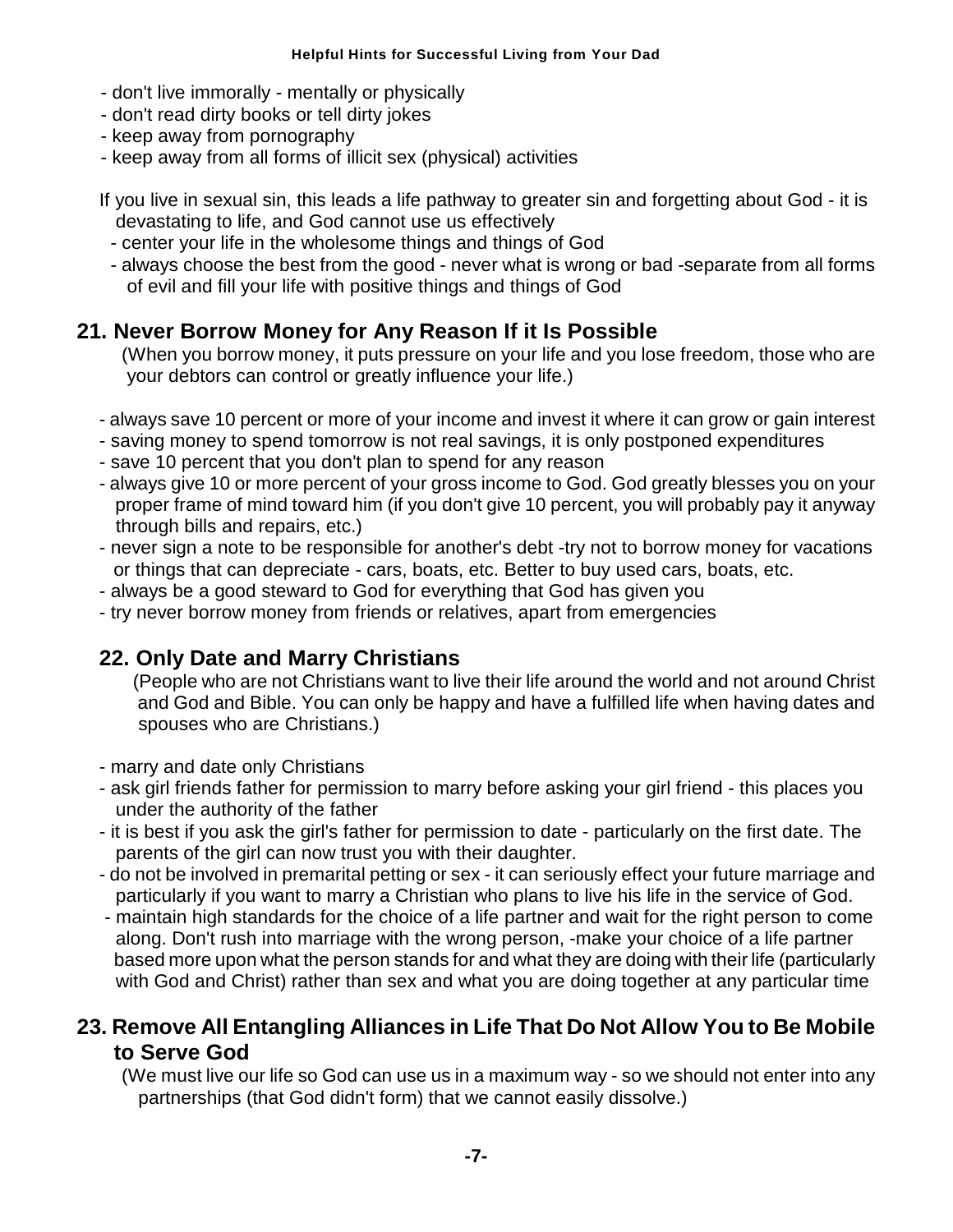- do not enter into business partnership with an unbeliever
- do not enter into marriage with an unbeliever (or believer who does not want to live for God or who wants to live close to the world)
- entangling alliances with the world and marriage with unbelievers can greatly restrict your maximum walk and service to God. - Be very careful. The same is true of the worldly or carnal Christian.

#### **24. When Selecting a Marriage Partner, Select One Who Already Is Going with God and Knows Now Where He Is Going**

(One cannot change a person after marriage, what the person is now, he will be after marriage, what is wrong with the person before marriage, will remain with the person after marriage.)

- only date and marry Christians
- go with a person at least a year before marriage
- get to know a person very well before marriage, ask many questions and listen very carefully (it is too late after marriage if you end up with the wrong partner)
- the girl must be able to embrace everything about the man without need of change, embarrassment with friends or uncomfortable feelings in any way - the same is true about the guy -the marriage goes where the man is going and not vice-versa - HE is the leader of the home
- select a spouse who is a mature Christian, has a calling from God, and is now going in that direction -the girl must support the direction the man is going (not vice-versa) - she is subordinate to him
- the girl should marry a man with greater spiritual maturity so he can be the spiritual leader
- **25. Be Aware That Satan Will Attack You on Every Front If You Begin Walking with God; and He Will Try to Keep You from Finding God and What He Wants You to Do and How He Wants You to Live**

(Satan will try to fool you into thinking you are right when you are wrong, he will try to mislead you and keep you away from the life God is offering you.)

| You Are Wrong When:                           |                                                  |  |  |  |
|-----------------------------------------------|--------------------------------------------------|--|--|--|
| - you talk back to authorities                | - you follow the ways of the world and friends   |  |  |  |
| - you disobey authorities                     | rather that ways and teachings of God and        |  |  |  |
| - you act selfishly or from self centeredness | parents                                          |  |  |  |
| - you think more of what your friends think   | - you want a life centered in the world and in a |  |  |  |
| of you than what your parents or God          | secular life rather than in God and in serving   |  |  |  |
| thinks                                        | Him                                              |  |  |  |

#### **Be Careful of Satan Walking in the Light Leading You into the Following Activities:**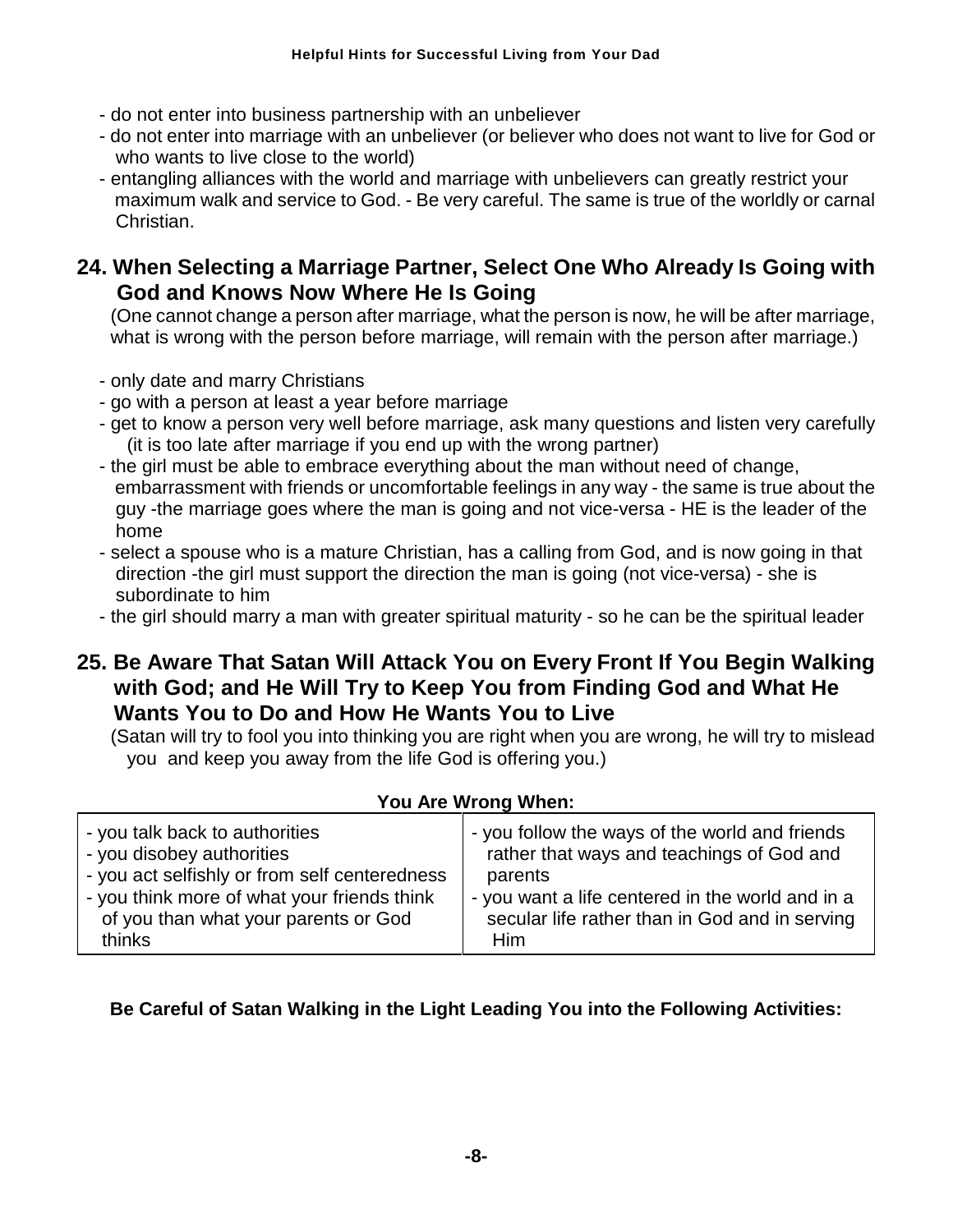- worrying more about doctrinal points rather than living a godly life
- worrying more about accomplishment and activities rather than looking for the leading of the Holy Spirit and being sure to remain under Christ's Lordship
- worrying more about serving God, than, at a higher priiority, you are taking care of those whom you love, particularly your own family

## **26: Center Your Life in Response to the Leading of the Holy Spirit Rather than in Mainly Rational Thinking**

(When we respond to the leading of God, we have a walk of faith and in expectation of what God is doing with and around us. When we use rational thinking, we tend to or can act independent of God, which is sin.)

- believe that the Holy Spirit is always leading you and arranging circumstances in your life for your good and the good of others -respond to this leading using the Word of God in your thinking
- when you are not aware of special leading, walk by faith and act as if you already have it or as you act, you will soon get it
- remember if you can believe, everything is possible to you from God from His ways

## **27. Ask God to Continually Bless Your Life in Specific Ways**

(If we pay little attention to God, we can soon have a routine hum drum life that doesn't appear to go anywhere and we are not touching and influencing and blessing other people's lives; as a result life loses its meaning.)

|  | Ask God to Bless You in Specific Ways |  |  |  |
|--|---------------------------------------|--|--|--|
|  |                                       |  |  |  |

| - have a good Christian boy or girl friend | - improve your marriage                    |
|--------------------------------------------|--------------------------------------------|
| - have a good Christian marriage partner   | - better your walk with God                |
| - improve your work at your secular job    | - make your ministry exciting and fruitful |

- ask God to convict you of your sin so you can avoid it -ask God to take part in your everyday life
- tell God you want much more than an average Christian life
- **28. Always Remember That Maintaining Fellowship with Your Family, Friends, and God Are Most Important and More Important than Getting What You Want and It Must Be Maintained in Times of Stress**

(Our pride, selfish desires, and anger can cause us to prefer more what we want than staying in fellowship with our family, but this is greatly wrong and csn be based on wrong sets of values - it hurts us in the long run.)

- your family is more important than the world and fleshly desires